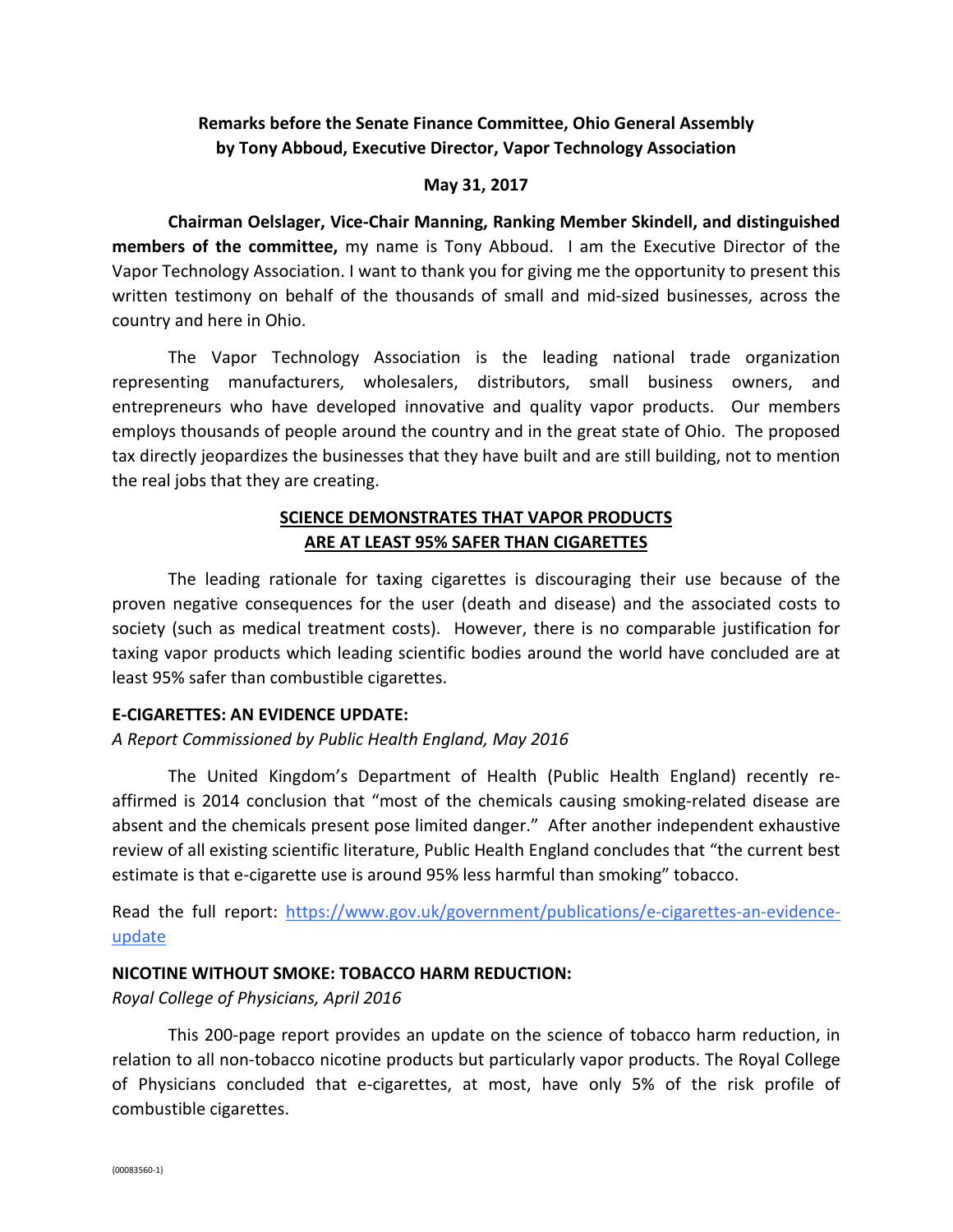Written Testimony to the Ohio Senate Finance Committee May 31, 2017 Page 2

Read the report here: [https://www.rcplondon.ac.uk/projects/outputs/nicotine-without-smoke](https://www.rcplondon.ac.uk/projects/outputs/nicotine-without-smoke-tobacco-harm-reduction-0)[tobacco-harm-reduction-0](https://www.rcplondon.ac.uk/projects/outputs/nicotine-without-smoke-tobacco-harm-reduction-0)

# **NICOTINE, CARCINOGEN, AND TOXIN EXPOSURE IN LONG-TERM E-CIGARETTE AND NICOTINE REPLACAMENT THERAPY USERS: A CROSS-SECTIONAL STUDY**

*Annals of Internal Medicine, February 2017*

In February, researchers from the US Centers for Disease Control and Prevention, the Roswell Park Cancer Institute in New York, and the University College London concluded yet another study finding that using e-cigarettes is far safer and less toxic than smoking conventional tobacco cigarettes. **The study concluded that long-term** NRT-only and **ecigarette–only use is associated with substantially reduced levels of measured carcinogens and toxins relative to smoking only combustible cigarettes.** 

Read the study here: [https://www.eurekalert.org/pub\\_releases/2017-02/cru-est020317.php](https://www.eurekalert.org/pub_releases/2017-02/cru-est020317.php)

One of the study's lead authors, Dr Lion Shahab, senior lecturer in the department of epidemiology and public health at UCL, said: "Our study *adds to existing evidence* showing that *e-cigarettes and NRT are far safer than smoking*, and suggests that there is a *very low risk associated with their long-term use*."

"We've shown that the levels of toxic chemicals in the body from e-cigarettes are considerably lower than suggested in previous studies using simulated experiments. *This means some doubts about the safety of e-cigarettes may be wrong*."

"Our results also suggest that while e-cigarettes are not only safer, the amount of nicotine they provide is not noticeably different to conventional cigarettes. *This can help people to stop smoking altogether by dealing with their cravings in a safer way.*"

Source:<https://www.sciencedaily.com/releases/2017/02/170207104358.htm>

To be sure, even the FDA's Center for Tobacco Products Director **Mitch Zeller**, a life-long anti-smoking advocate, has clearly and repeatedly stated the potential benefits of e-cigarettes. During a Senate Health, Education, Labor, and Pensions hearing in 2014, FDA Director Zeller stated:

"If we could get all those people [who smoke] to completely switch all of their cigarettes to noncombustible cigarettes, it would be good for public health."

#### **SCIENCE DISPROVES ANY "GATEWAY" CONCERNS**

Anti-vaping groups have repeatedly rung alarm bells that vaping amongst teens is "skyrocketing" and that such increased use will "hook" them on nicotine and lead to the next generation of cigarette smokers. That, in total, is their "fear of a gateway" theory.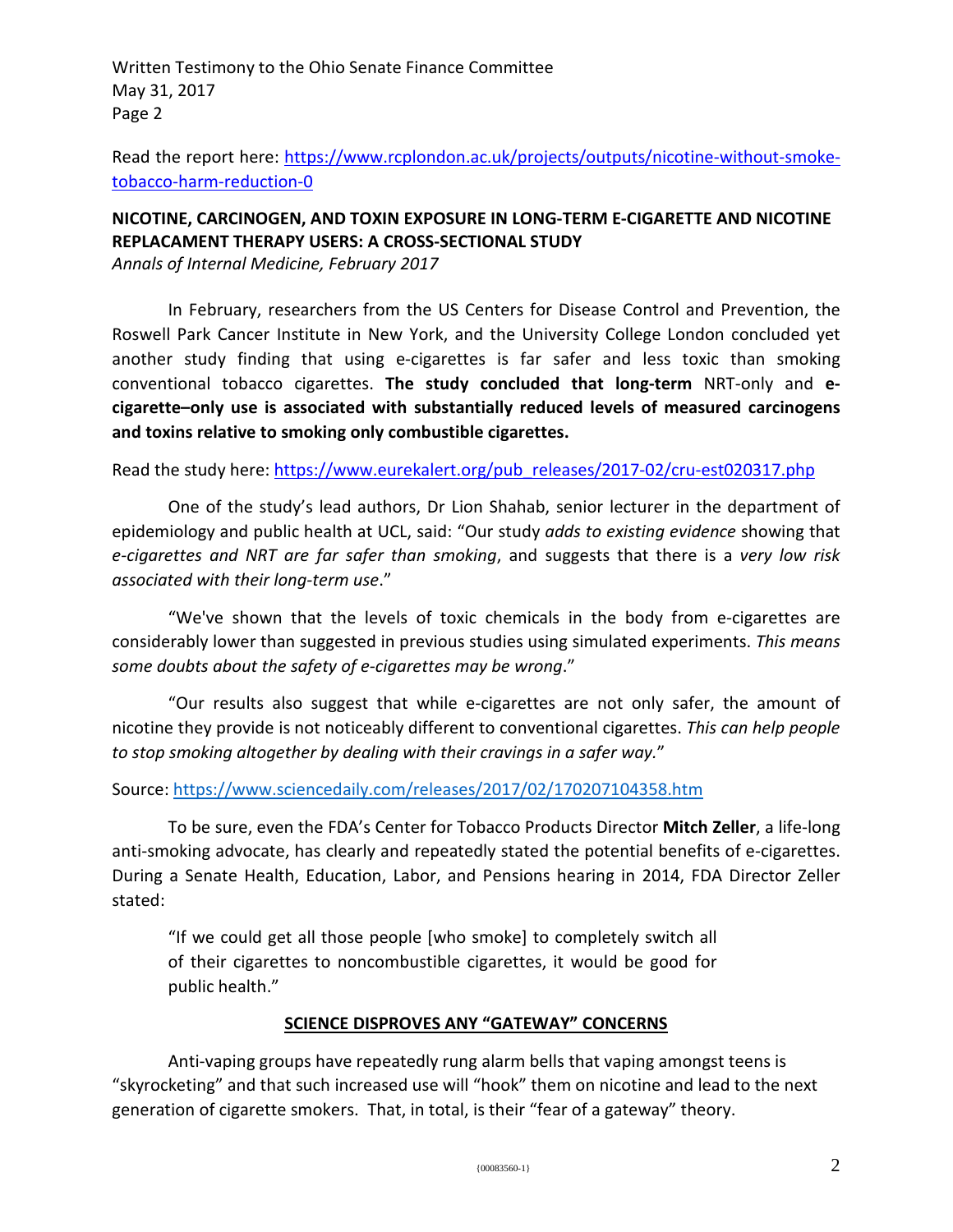Written Testimony to the Ohio Senate Finance Committee May 31, 2017 Page 3

For a gateway claim to have any credibility, there must be a skyrocketing increase in teens smoking to go along with the increase in teens vaping. However, the exact opposite is

true. U.S. Centers for Disease Control (CDC) data from its Youth Risk Behavior Survey on tobacco use shows that cigarette smoking (past 30 days) fell 47% among middle school students and 41% among high school students between 2011-2015, the years when the vapor products industry grew exponentially. $1$ 

Similarly, in December of 2015, the University of Michigan's *Monitoring the Future* study reported, "**Cigarette smoking among teens** in grades 12, 10 and 8 continued a decades-long decline in 2016 and **reached the lowest levels recorded since annual tracking began** 



### **42 years ago**."[2](#page-2-1)

While youth experimentation grew between the years of 2011 and 2015, it should be no surprise youth engage in experimentation just as they do with other substances. **The number of youths vaping on a regular basis**, however, **hovers around only two percent**, with a large number of these products being **zero nicotine**. [3](#page-2-2)

Further debunking the myth that e-cigarette use is a gateway to te[en s](http://monitoringthefuture.org/)moking, is the fact that among youth who experiment with e-cigarettes, only 22% have tried e-cigarettes with nicotine. Absent nicotine, there is no scientific basis for asserting that e-cigarettes are addicting youth and converting them to cigarette smokers.

#### MONITORING THE FUTURE

**Monitoring the Future is** an ongoing study of the behaviors, attitudes, and values of American secondary school students, college students, and young adults. Each year, a total of approximately 50,000 8th, 10th and 12th grade students are surveyed (12th graders since 1975, and 8th and 10th graders since 1991). In addition, annual follow-up questionnaires are mailed to a sample of each graduating class for a number of years after their initial participation. The Monitoring the Future Study has been funded under a series of investigator-initiated competing research grants from the **[National Institute on](http://www.nida.nih.gov/)  [Drug Abuse](http://www.nida.nih.gov/)**, a part of the **[National Institutes of Health](http://www.nih.gov/)**. MTF is conducted at the **[Survey Research Center](http://www.isr.umich.edu/src)** in the **[Institute for Social Research](http://www.isr.umich.edu/)** at the **[University of Michigan](http://www.umich.edu/)**.

<span id="page-2-0"></span><sup>&</sup>lt;sup>1</sup> [http://www.cdc.gov/mmwr/volumes/65/wr/mm6514a1.htm?s\\_cid=mm6514a1\\_e](http://www.cdc.gov/mmwr/volumes/65/wr/mm6514a1.htm?s_cid=mm6514a1_e)

<span id="page-2-1"></span><sup>2</sup> *Teen cigarette smoking drops to historic low in 2015,* December 16, 2015 press release, [http://monitoringthefuture.org/pressreleases/15cigpr\\_complete.pdf](http://monitoringthefuture.org/pressreleases/15cigpr_complete.pdf)

<span id="page-2-2"></span><sup>3</sup> *Risk Factors for Exclusive E-Cigarette Use and Dual E-Cigarette Use and Tobacco Use in Adolescents*, Thomas A. Wills, et. al., *Pediatrics*, December 2014.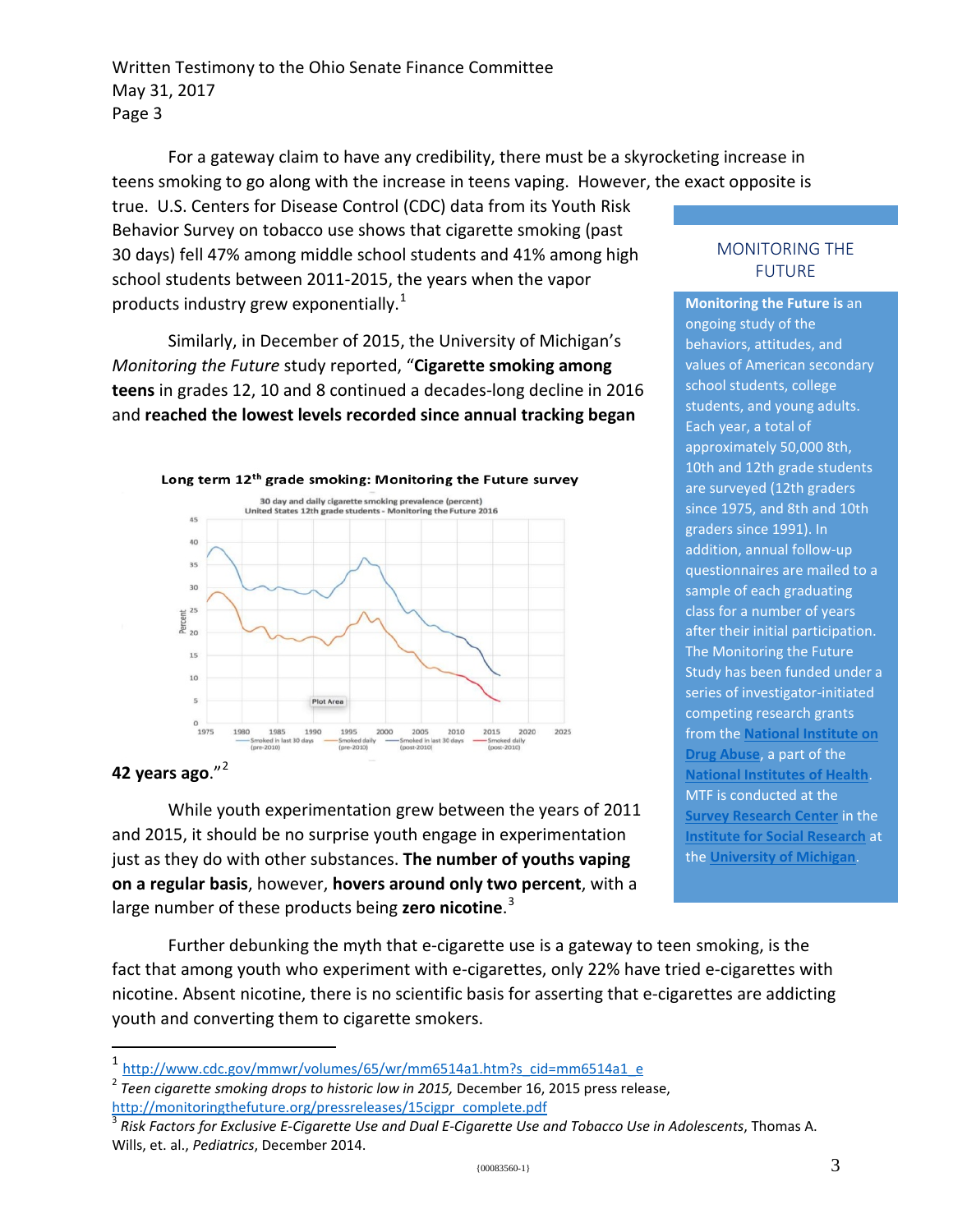

More importantly, in December 2016, *Monitoring the Future* reported that "the percentage of U.S. teens who vape declined in 2016 – the first significant reversal of a rapid rise in adolescent vaping."<sup>[4](#page-3-0)</sup>

"From 2015 to 2016, the percentage of adolescents who vaped in the last 30 days declined from 16 percent to 13 percent among 12th-grade students, from 14 percent to 11 percent among 10th-grade students, and from 8

percent to 6 percent among 8th-grade students. Each of these declines was statistically significant."<sup>[5](#page-3-1)</sup>

The vast majority of young people who try vapor products are already users of cigarettes. A number of studies have demonstrated this, including research published in *The Lancet[6](#page-3-2)* which analysed CDC data and concluded that 90.6% of young people using vapor products were already smokers. Other studies have similar findings, as summarized by Dr. Holly Middlekauf, a cardiologist from the David Geffen School of Medicine at UCLA<sup>[7](#page-3-3)</sup>:

Although experimentation with e-cigarettes is increasing in young people, the majority of this experimentation is in established cigarette smokers. That is, approximately 90% of youth who reported trying e-cigarettes were already tobacco smokers. Only 0.6% of non-tobacco smoking high school students reported using an e-cigarette in the last 30 days, and of course, experimentation does not equal regular use or addiction.

Very simply, there is *no peer-reviewed science* which demonstrates that vapor products are a gateway to increased cigarette smoking by minors. The Royal College of Physicians and the United Kingdom's Department of Health, after their independent and separate reviews of all the available research, concluded that there is no evidence to support the concern that vaping is a gateway.

<span id="page-3-0"></span> $4$  Vaping, hookah use by US teens declines for first time, December 13, 2016 press release, [http://monitoringthefuture.org/pressreleases/16cigpr\\_complete.pdf](http://monitoringthefuture.org/pressreleases/16cigpr_complete.pdf)<br><sup>5</sup> *Id.* 

<span id="page-3-1"></span>

<span id="page-3-2"></span><sup>&</sup>lt;sup>6</sup> <http://www.thelancet.com/journals/lanonc/article/PIIS1470-2045%2813%2970495-9/abstract><br><sup>7</sup> <http://www.medpagetoday.com/primarycare/smoking/51265>

<span id="page-3-3"></span>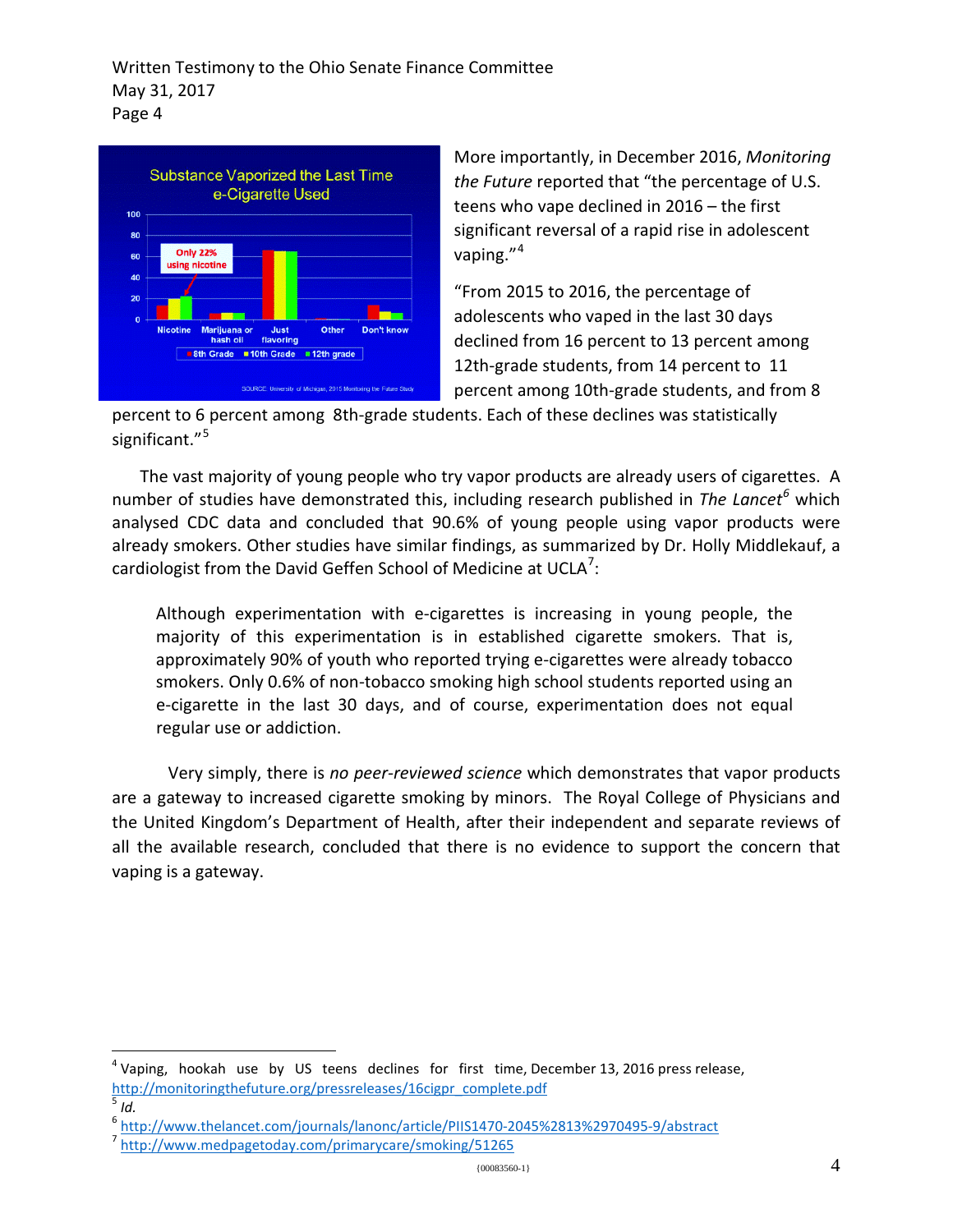### **TAX POLICY**

It is clear that vapor products are the first game-changing technology in the ongoing fight to reduce cigarette smoking. This, Members of the Committee, is why it is imperative that we must *properly* regulate vapor products.

For that reason, Sally Satel, Yale University School of Medicine<sup>[8](#page-4-0)</sup>, has stated: "There is no convincing public health evidence that would justify taxing e-cigarettes at rates similar to those applied to cigarettes."

To be sure, the independent **Tax Foundation** has concluded: "Policymakers should avoid extending punitive rates from traditional cigarettes to vapor products because it limits the consumer's ability to use vapor products to quit cigarettes…Our first reaction should not be to impose cigarette taxes on what is fundamentally a different product."

# **A Current Case Study in Vapor Tax Policy:**

### **Ohio Should Avoid Neighboring Pennsylvania's 40% Wholesale Tax Mistake**

In addition to sound public health reasons, there are important business reasons to reject the proposed tax. The vapor industry in Ohio is primarily made up of small businessesbusinesses owned by entrepreneurs who once faced a promising future. However, these small businesses already presently being crushed by burdensome set of new federal regulations. The 69% tax proposed would certainly decimate by the industry.

In October of 2016, the state of Pennsylvania implemented a 40% wholesale tax on vapor products. This tax has essentially been in effect to date nearly six months. The 40% tax was passed to try to address Pennsylvania's \$31 billion-dollar budget deficit, but was only expected to generate approximately \$13 million in revenue.

Unfortunately for Pennsylvania vapor businesses, and Pennsylvania smokers seeking an alternative to traditional combustible tobacco, the tax has been the equivalent of death sentence for the Pennsylvania vapor industry.

The Pennsylvania vapor industry has had over 25% of its retailers close in the last 6 months. The Pennsylvania Vape Association, an association representing vapor businesses and consumers in Pennsylvania, identified over 100 businesses have closed their doors. In addition, at least 1,000 jobs have been lost due to these businesses closures. Please keep in mind that these are the results from only the first six months of the tax being implemented. There are a number of other vapor businesses on the brink of closure because of this tax policy.

<span id="page-4-0"></span><sup>8</sup> [http://www.aei.org/wp-content/uploads/2014/04/-should-ecigarettes-be](http://www.aei.org/wp-content/uploads/2014/04/-should-ecigarettes-be-taxed_085703182672.pdf)[taxed\\_085703182672.pdf](http://www.aei.org/wp-content/uploads/2014/04/-should-ecigarettes-be-taxed_085703182672.pdf)